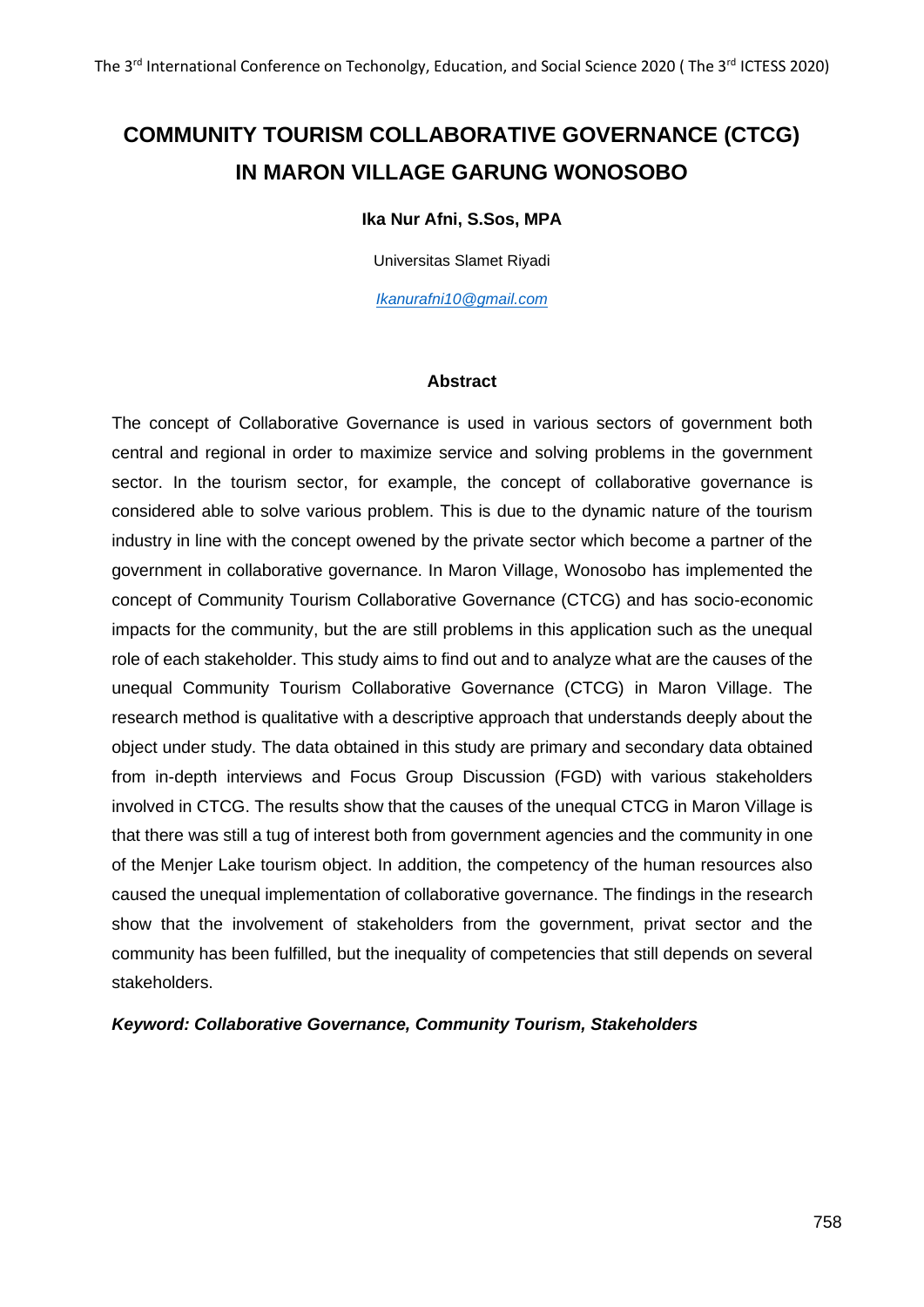#### **1. Introduction**

Community-based tourism in rural areas can be a solution to overcome the problems that exist in the area. Tourism as a village development mechanism is intended to provide socio-economic contributions to rural communities such as creating jobs, contributung facilities and services also helping to conserve local resources (Keyim, 2015). The nature of the tourism industry which currently has high fragmentation and interdependence across geographical spaces causes a situation where governance and regulation are not only handed over by the state but also by many different actors and groups. As a resust, there is a new focus on the need for coordination and collaboration between different actors (public and private) in tourism governance and regulation (Waayers, et al., 2011).

Wonosobo regency is one of the districts included in KSPN along with Borobudur and Dieng Plateu creates a community-based eco-tourism development strategy to optimize the tourism potential of the village. Maron Village that contains Menjer Lake which is one of the leading tourism areas in Wonosobo Regency had already started the development of community-based tourism. The management of tourismin Maron Village is carried out by the Maron Village Government, PT. Indonesia Power also the Local Community. Tourism management there are still various problems such as; Unequal management among stakeholders; Supporting facilities in some tourism objects are still private property; Supporting facilities in some tourism objects are still not optimal.

This research was conducted with the aim of analyzing and describing about the uneven distribution of collaboration of tourism collaboration in Maron Village, Garung District, Wonosobo Regency. In addition, it also describe the factors that caused the unequal tourism collaborative governance carried out between the Department of Tourism and Culture of Wonosobo Regency, Maron Village Government, PT. Indonesia Power and several Local Communities.

#### **2. Literature Review**

Agranoff & McGuire, 2003 state collaborative governance has put a lot of emphasis on voluntary collaboration and horizontal linkages multisectoral participants. This is due to the demands of the clients that are often beyond the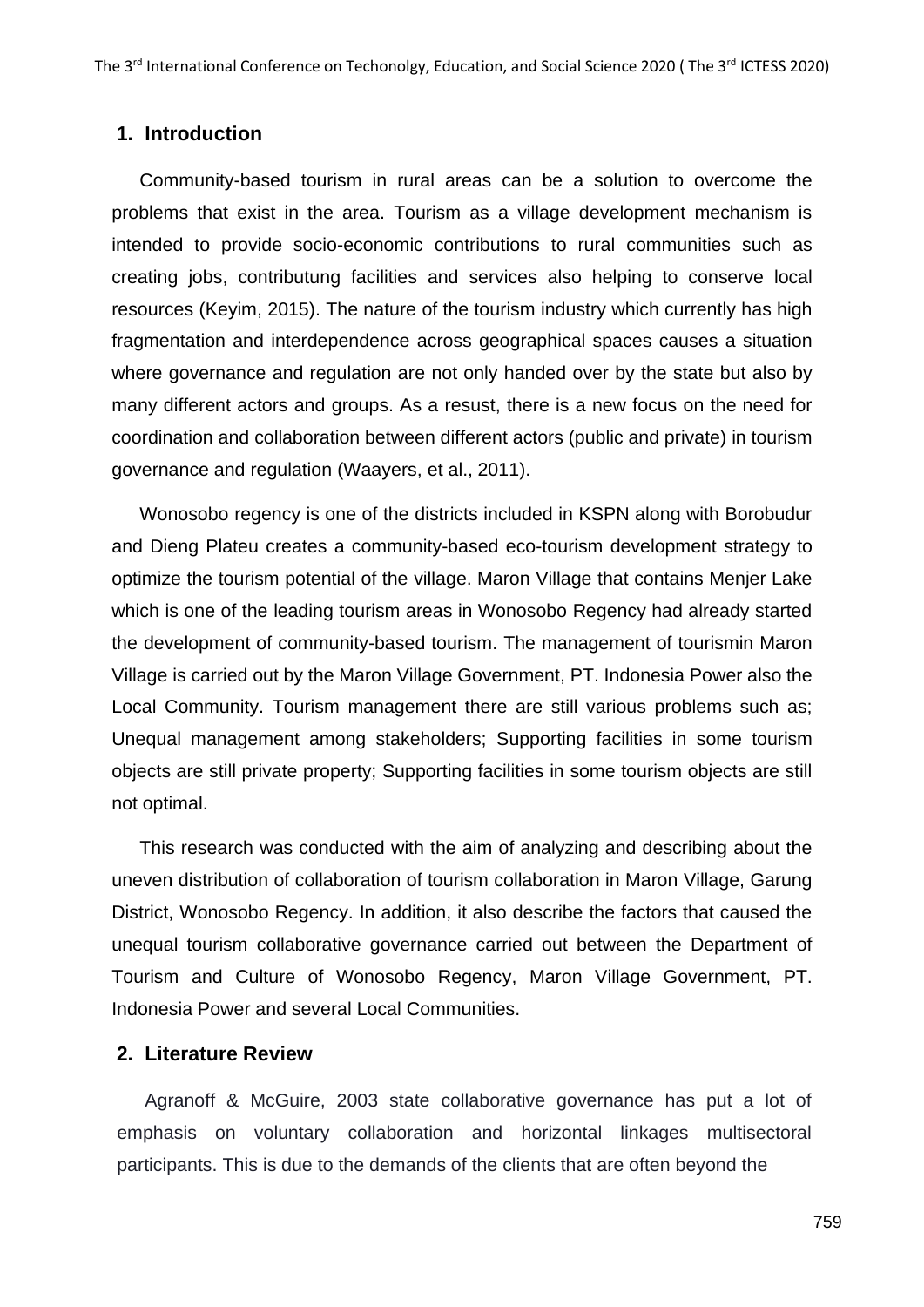capacity and role of a single public organization and requires the interaction among the various organizations of the best and engage in public activities. Collaborative governance is driven by pragmatism as an efforts to resolve this issue that has not been resolved through the application of conventional theories that had been believed to be able to overcome the problem. In the village of Maron, tourism management involves multiple stakeholders including government multi-partner which covers the partnership between the state, private sector, and local people.

Collaborative governance in the tourism sector is not just about the coordination of public-private-civil society, but rather involves the coordination between public agencies that have the authority affecting the tourism sector (Emmanuel, 2012). Jamal & Getz, 1999 in his research in the Canmore Mountains suggested that the existence of community-based collaborative efforts between stakeholders can improve inter-organizational relations and be able to develop the capacity of individual and stakeholder interests as well as the community in planning and solving problems in tourism development. Richard & Hall, 2000 suggest that the development of sustainable tourism in a community can not be achieved without the sustainability of the community itself. This means that the community needs to be managed sustainably from the start because the community provides tourism and cultural resources that can attract tourists.

Sharpley 2010 stated that sustainable tourism must have principles that include the encouragement and expectations of local communities in tourism (for example, planning, development, and control) with government and industry support and guarantees an equitable distribution of tourism benefits to each stakeholder. Thus, the sustainable development of rural communities through tourism can be increased if the policies and practices of community-based tourism development are in line with collaborative criteria and governance. Keyim, 2015 states that the Community Tourism Collaborative Governance (CTCG) can be formulated through a collaborative effort that cohesion of government and non-government actors inside and outside the community in different geographical scales.

The establishment of Community Tourism Collaborative Governance (CTCG) requires socio-economic and institutional arrangements that can protect the community's own resources (eg, nature and culture), promote private ownership, the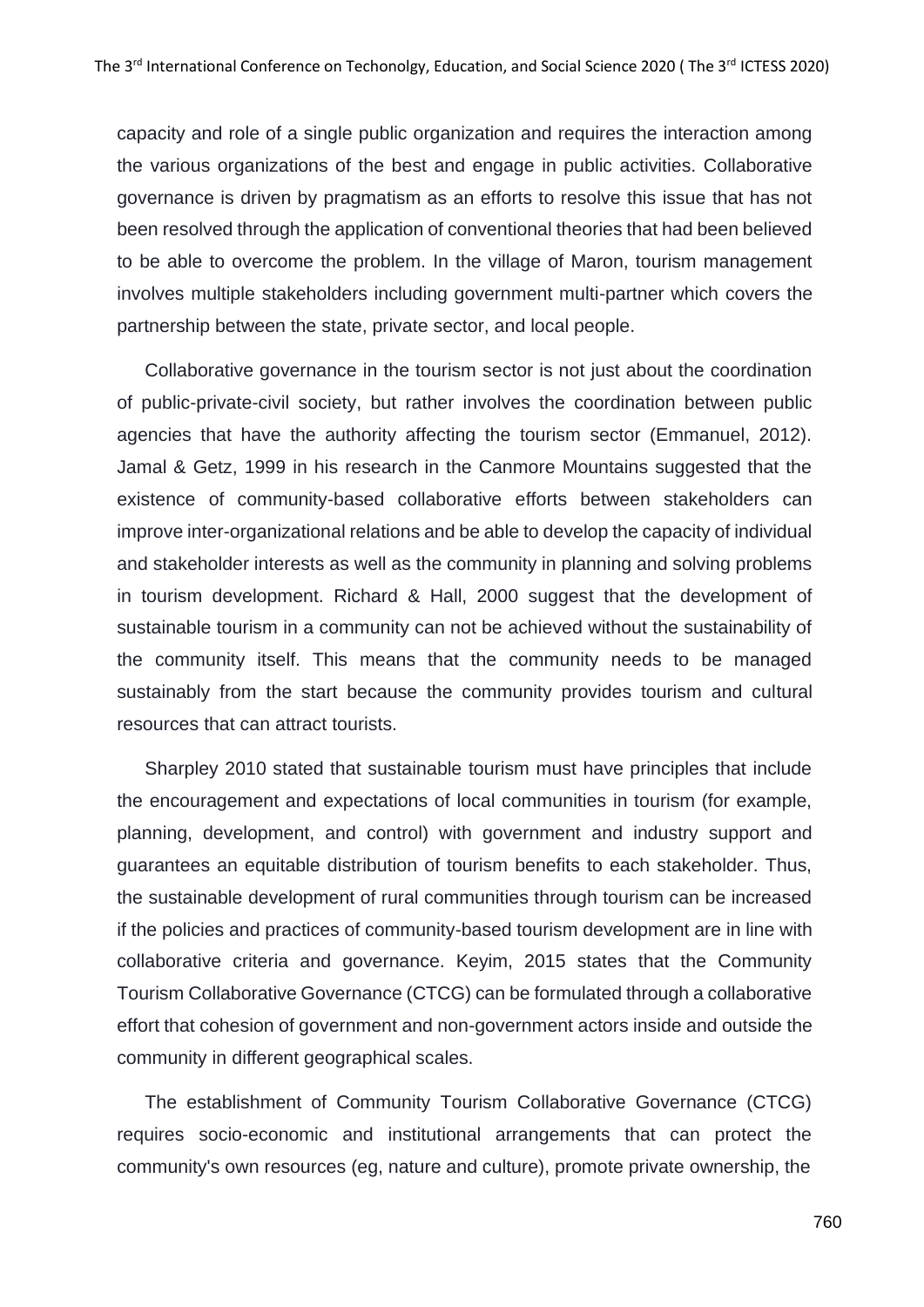involvement of civil society in decision-making processes, and the existence of regulations that protect the development of tourism that is community-based. Keyim, 2017 mentioned that there are several points that can be used as indicators of the success of Community Tourism Collaborative Governance (CTCG). The indicators used in this study are as follows:

# **2.1 Board and Fair Collaboration**

Tourism in rural communities can become an industry that involves many actors from the public sector, the business community and the community un the village itself. Broad and eqitable collaboration is the integration that occurs between government and non-government actors in utilizing their respective resources (for example, knowledge, expertise and capital) with the aim of maximizing the socio- economis contribution of local tourism (Keyim, 2017).

# **2.2 Legitimate and Skilled Operators**

Collaboration and partnership in tourism will be more successful when an inventor/ originator is considered legitimate in this case the power/authority and skillful directing them (Parker, 2000). Originators can come from government and non government that have a clear goal to reflect the greater public interest. The ability to facilitate meetings, propose and control discussions; organizing ideas; mediate conflict; creating a neutral playing field; keep participants informed and involved; keep the discussion relevant; encouraging collective progress and showing a resolution is also important for collaborative innovation (Sudarmo, 2011).

## **2.3 Enabling Resources**

Availability of financial resources, technical, human and other resources are needed to achieve the objectives of the collaborative governance. The collaborative governance process itself requires investment to build and improve social capital eg, leadership and other skills, organizational, physical infrastructure, networking, entrepreneurship and trust (Keyim, 2017).

# **2.4 Accountability and Transparency of Information Dissemination**

Sharing of accountability/ responsibility in collaborative goverance that is sharing governance (structuring, management, management together with other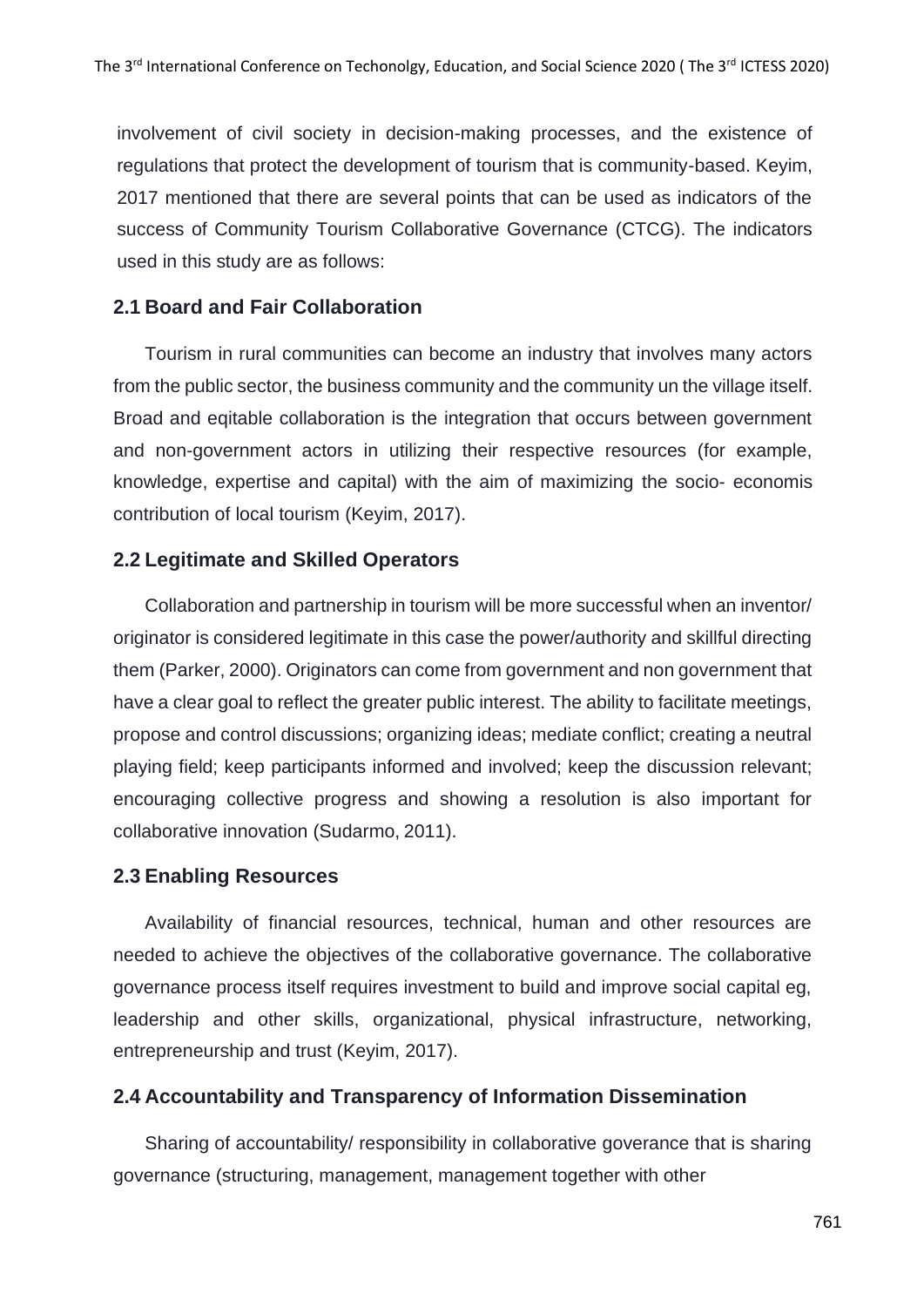stakeholders) and sharing a number of decision among all members are needed, thereby sharing responsibility for achieving the desire result. If stakeholders are not involved in determining the goals of the network and there is no desire to bring authority resource into the network, then the posibility of collaboration will fail to achive the goal.

#### **3. Research Methodology**

This study used a qualitative descriptive approach, data collection is doen for approximately two months. Data obtained from interviews and observations direcly with actors of tourism collaboration in the Maron Village and the parties involved. The interviews were conducted with several stakeholders involve in tourism collaboration including; Wonosobo Regency Tourism and Culture Office, Maron Village Government, Karang Taruna Karya Persada, Maron Village Awareness Group, BUMDes Sumber Lancar Maron, PT Indonesia Power and the people of Maron Village.

Researchers do not limit the number of informants available but rely on the information obtained. During the two-month study period, researcher were only able to interview ten informants. These informants are tour operators and managers involved in collaborative governance in Maron Village. In addition to using interviews, the study also using Focus Group Discussion (FGD) that were conducted with researhers of the Indonesian Institute of Sciences (LIPI), PT. Indonesia Power, several SKPD of Wonosobo Regency, Maron Village Government and Local Communities in Maron Village.

The information that the researchers gathered was information related to Community Tourism Collaborative Governance (CTCG) in Maron Village. The question that the researchers asked was related to the tasks, functions, abilities, programs, obstacles faced by some of organiations involved CTCG in Maron Village. The information search that researches carried out for two months was more intens from the management around the Maron Village tourism object.

## **4. Result and Discussion**

The concept of collaborative governance is widely used in various government sectors both central and regional in order to maximize services to the community and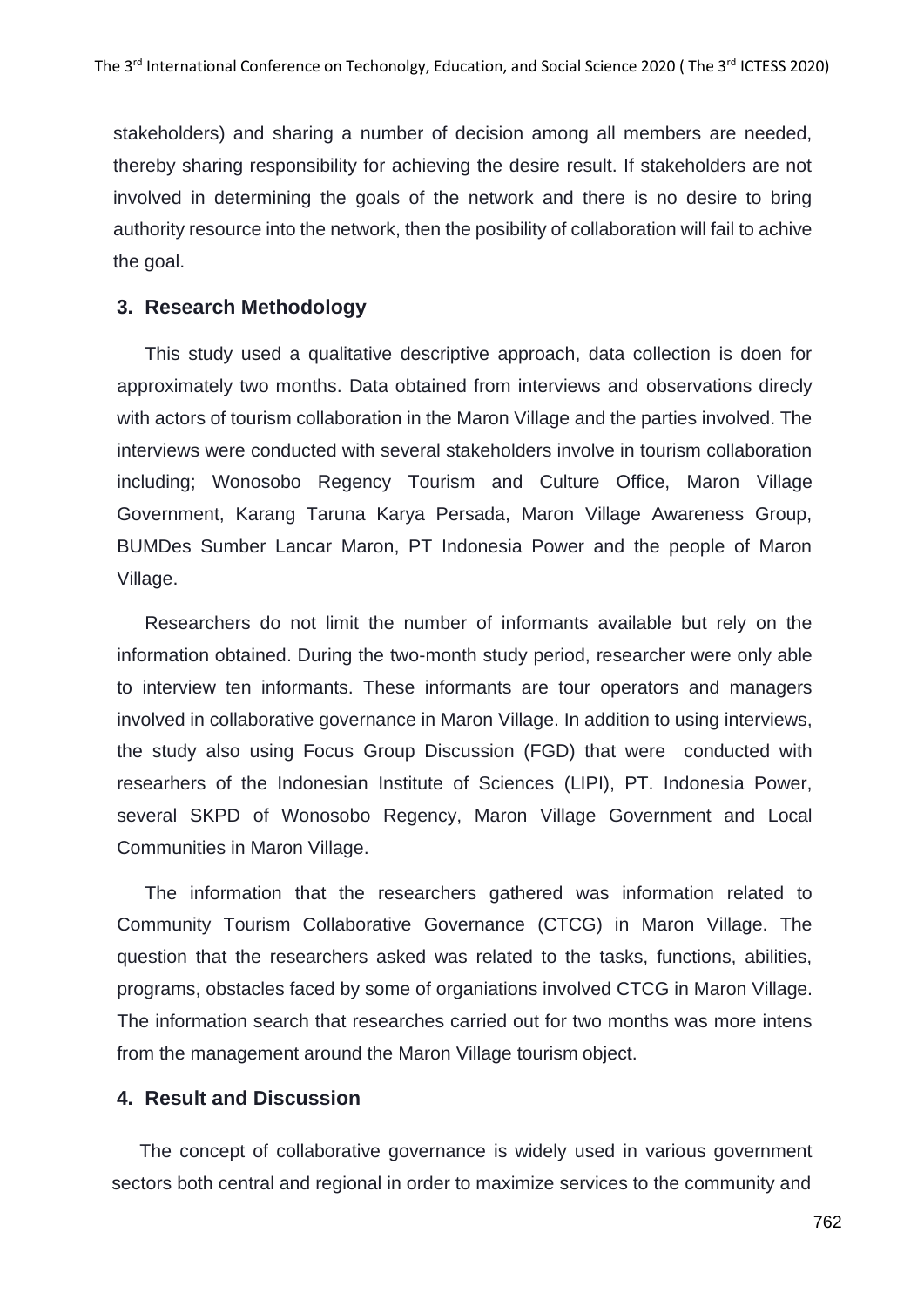overcome problems in the government sector. In the tourism sector, for example, the concept of collaborative governance is able to solve a variety of existing problems. This is due to the dynamic nature of the tourism industry in line with the concept owned by the private sector which is a partner of the government in collaborative governance. Wonosobo Regency government policy related to the development of rural community-based tourism in order to increase public participation in decision making and public policymaking.

Rural community-based tourism development can contribute to local income and job creation, local facilities and maintenance of services and conservation of charitable resources (Fredricsson, 2013). Collaborative governance is needed to achieve the goals of rural tourism development which has the same goal of sustainable tourism with several stakeholders whose contributions can contribute to the community and community welfare (Saarinen, 2013). In addition, the form of management as above can improve the democratic process broadly related to the development of sustainable tourism. This study uses four indicators to analyze why the collaborative governance that occurs in Maron Village has not been evenly distributed. The indicators used are as follows; Broad and fair collaboration; Legitimate and skilled organizers; Adequate resources; Accountability and transparency of information dissemination.

# **4.1 Broad and Fair Collaboration**

Stakeholders in the management of Community Tourism Collaborative Governance (CTCG) in Maron Village consist of various layers from the government, private sector and the community itself. The community which is one of the important stakeholders in the management of rural-based tourism is present through various local communities in the Maron Village. The following is a mapping of stakeholders in managing and developing Community Tourism Collaborative Governance in Maron Village as follows;

## **Tabel 1. Stakeholder Mapping CTCG Maron Village**

|  | <b>HIGH INTEREST</b> | <b>LOW INTEREST</b> |
|--|----------------------|---------------------|
|--|----------------------|---------------------|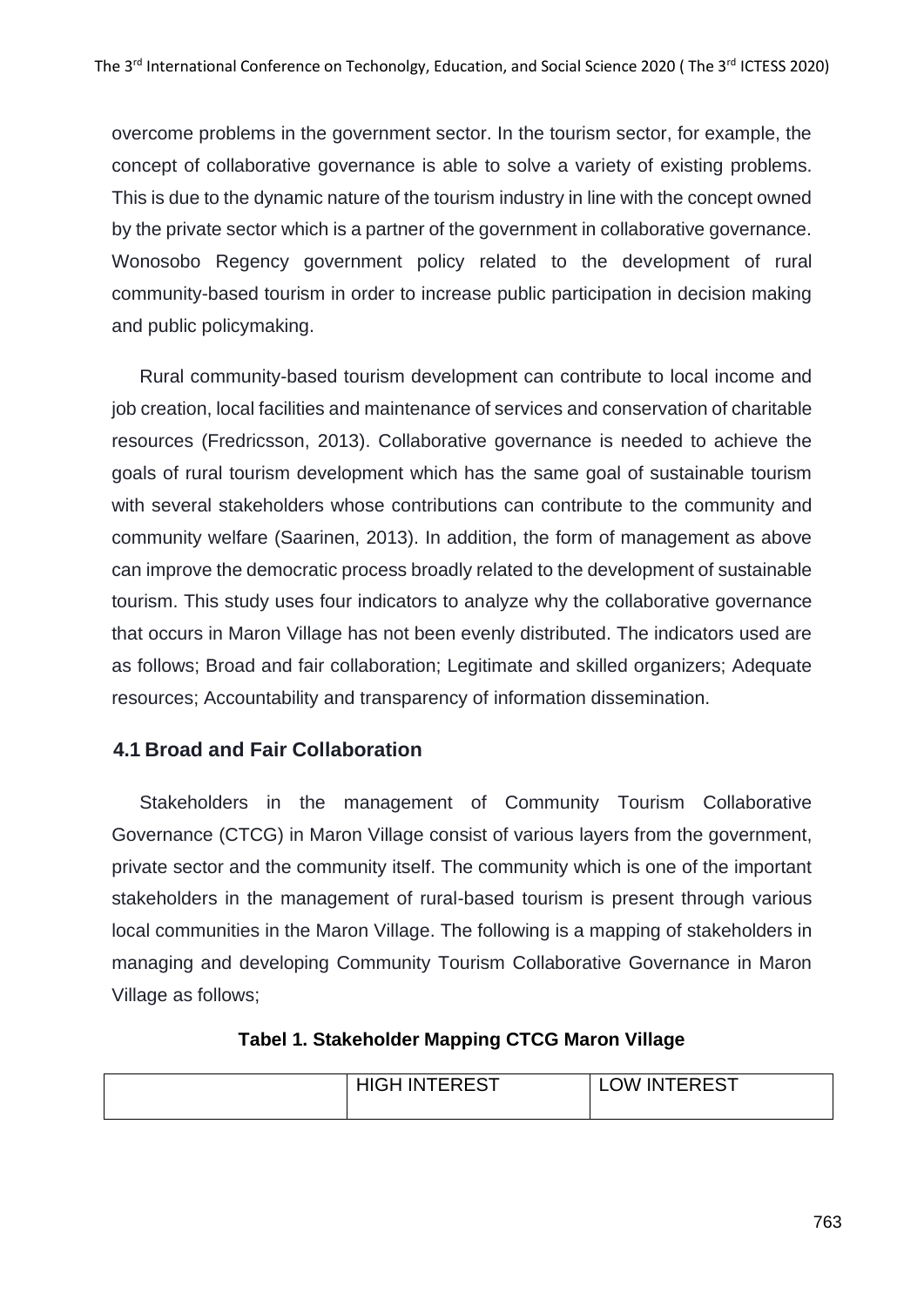| <b>HIGH POWER</b> | Karang<br>Taruna<br>$\bullet$<br>Karya Persada                                                         | $\bullet$ PT.<br>Indonesia<br>Power      |
|-------------------|--------------------------------------------------------------------------------------------------------|------------------------------------------|
|                   | <b>Pemerintah Desa</b><br>$\bullet$<br>Badan Usaha Milik<br>$\bullet$<br>Sumber<br>Desa<br>Lancar      | Masyarakat<br>Desa<br>$\bullet$<br>Maron |
| <b>LOW POWER</b>  | Kelompok<br>Sadar<br>$\bullet$<br>Wisata<br>Dinas Pariwisata dan<br>$\bullet$<br>Kabupaten<br>Wonosobo |                                          |

Source: Researcher 2019

In the management and development of Community Tourism Collaborative Governance (CTCG) in Maron Village, there are three stakeholders who have significant influence and importance, namely; Karang Taruna Karya Persada, Maron Village Government, Badan Usaha Milik Desa Sumber Lancar Maron. Karang Taruna Karya Persada has a great influence on the development of tourism in Maron Village because many activities were initiated and are still ongoing. Activities such as cleaning water hyacinth and trash around tourism objects, Friday sharing activities, tree planting, stocking of fish seeds, management of karamba, boat rental, planting coffee seeds, collaboration with third parties. This activity raises the trust of the community to the local community and runs the principle of sustainable tourism.

The Office of Tourism and Culture and the Tourism Awareness Group have a low influence, even though the Office of Tourism and Culture has full authority over the management of attractions. This is due to a conflict that occurs in one of the attractions that cause dualism in the management of attractions. Besides that, the tug of war of interests in the management of the Menjer Lake causes the Tourism Awareness Group not to manage the tourism object. The Tourism Awareness Group is concerned that if they take part in managing, it will cause conflicts between communities. This is because POKDARWIS is under the auspices of the Department of Tourism and Culture of Wonosobo Regency.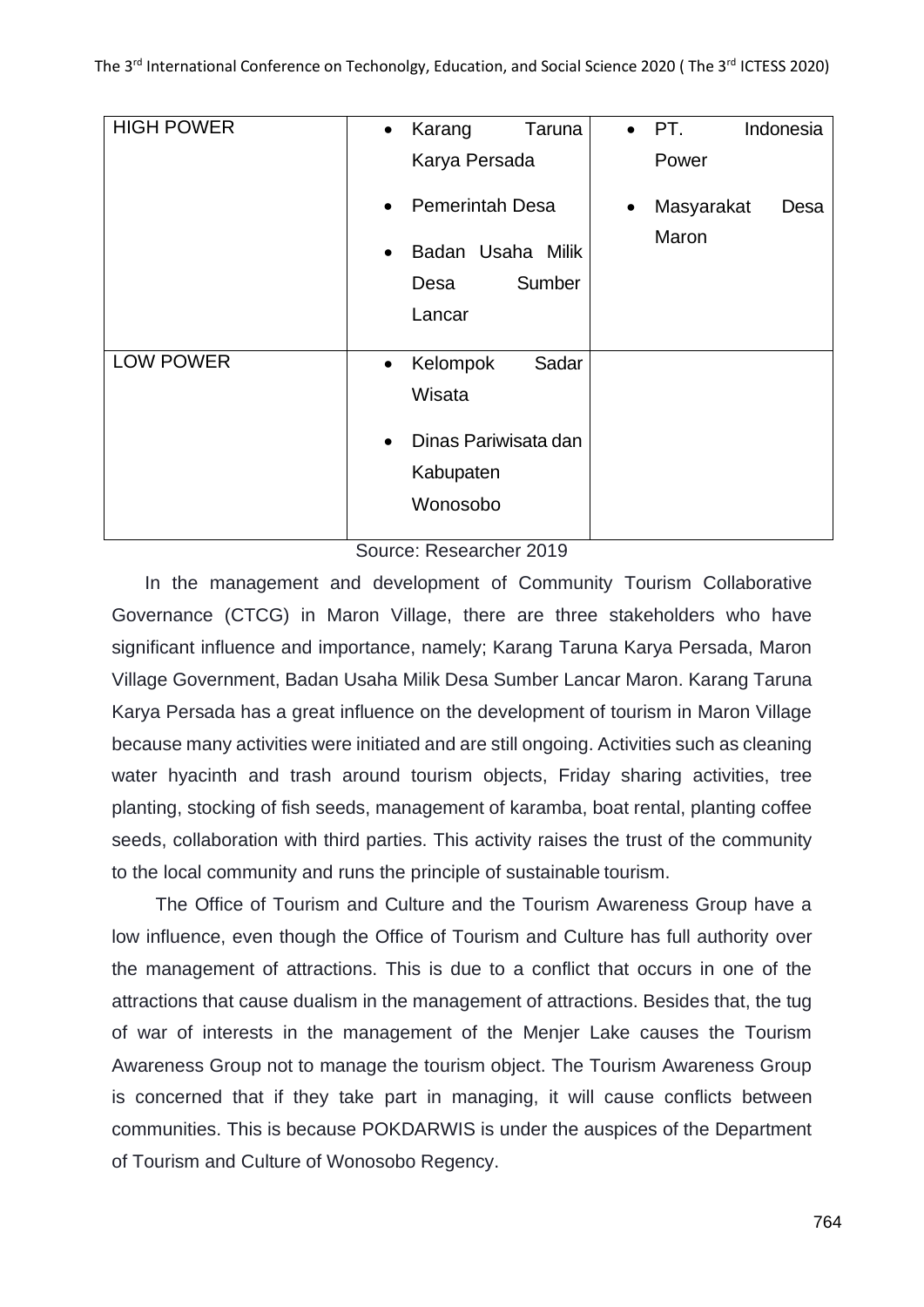#### **4.2 Legitimate and Skilled Operators**

In the context of Community Tourism Collaborative Governance (CTCG) in Maron Village, the originator of the collaboration came from the local community namely Karang Taruna Karya Persada. From the action of cleaning up trash directly in the Menjer Lake Tourism Object area is is able to encourage young people in Maron Village to participate in cleaning and managing one of the village's potentials. In addition, there are also a number of activities initiated by Karang Taruna Karya Persada that can increase community motivation in tourism management in Maron Village. The collaboration carried out by Youth Organization in 2013 with PT. Indonesia Power is also able to generate trust from the community to the local community. The persuasive ability possessed by the Chairman of Karang Taruna Karya Pesada is able to empower the people in Maron Village so that they want to contribute to the development of tourism.

This is different from previous research conducted by Parhard Keyim in 2017 at Vounislahti which states that local authority still dominates in Community Tourism Collaborative Governance (CTCG). Whereas in Maron Village, it was found that one of the local communities that had more autonomy was dominant in influencing the community and decision making. So that this also causes the unequal role of stakeholders involved in Community Tourism Collaborative Governance (CTCG) in Maron Village.

#### **4.3 Enabling Resources**

Sufficient resources including expertise, time and money are needed to process and implement collaboration in the development of community-based tourism. Resources in Community Tourism Collaborative Governance (CTCG) in Maron Village itself can be classified into four types; namely natural resources, human resources, infrastructure resources, and budget resources. In general, the resources owned by Maron Village in the context of Community Tourism Collaborative Governance (CTCG) have not been maximized and causing tourism management to be uneven, especially from local human resources.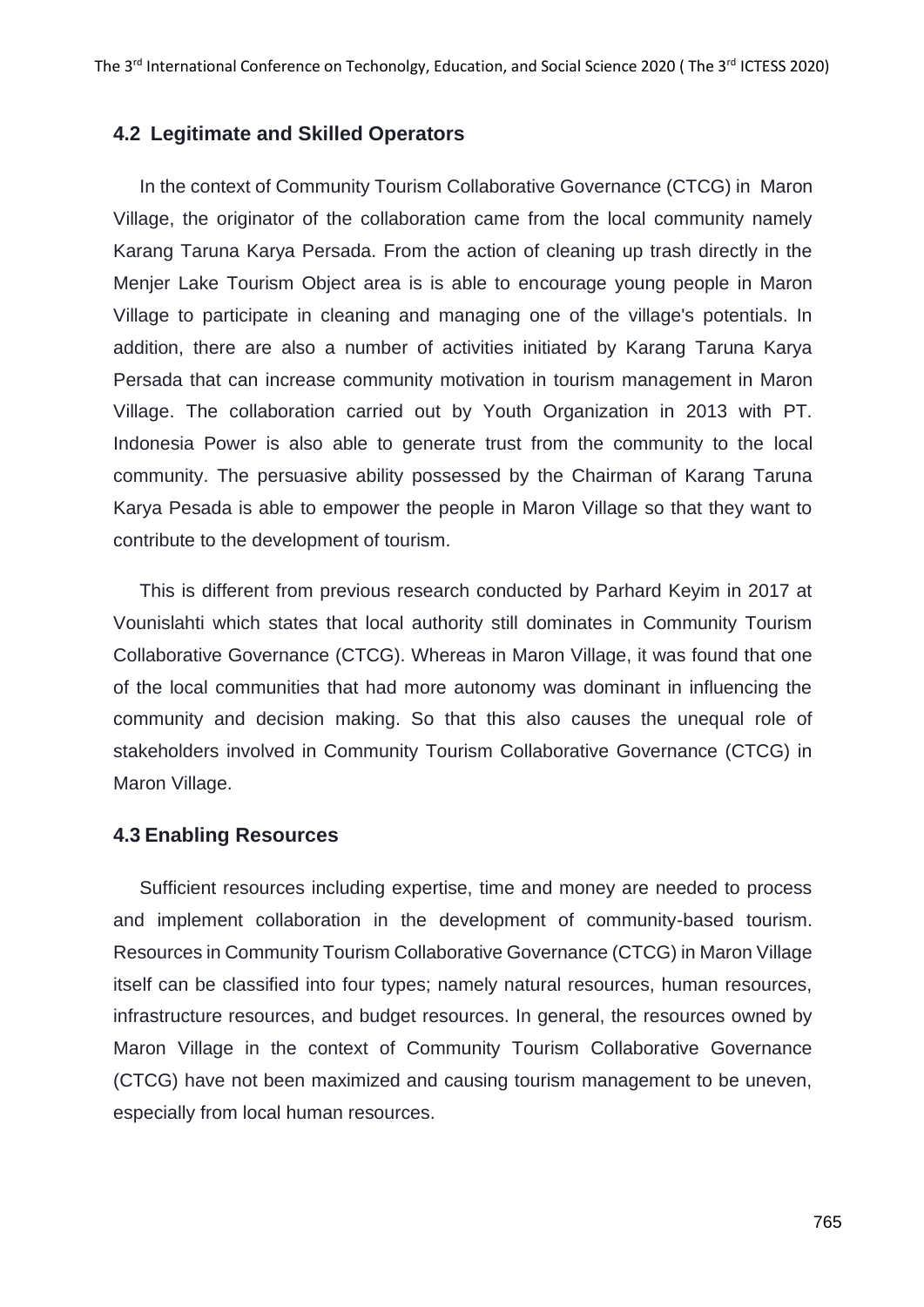Local human resources have a very important role in satisfying, maintaining, sustaining the function of tourism. In addition, a professional tourist guide is able to create a destination image while also playing a role as the spearhead of the promotion of tourism products. Maron Village which has local resources that are incorporated in various local communities is still low, although motivated and high commitment is evidenced by participation in tourism activities. However, in terms of competency, especially communication is still not optimal, they still depend on the chairman of Youth Organization if there are foreign tourists visiting.

Other resources such as natural and cultural tourism owned by Maron Village itself are very potential to be developed, besides opening artificial tourism objects are able to attract tourists to visit. In terms of budget resources, it is still not maximal, although there is cooperation with the private sector, but from the Village Government, it has not prioritized the budget for tourism development. In addition, funds obtained from tourism activities and cooperation are not only used for the tourism sector but are also used for social activities to improve the welfare of the community. Infrastructure resources owned are also not maximal, there are still a number of supporting facilities for tourism that have not been maximized.

## **4.4 Accountability and Transparancy of Information Dissemination**

In the implementation of Community Tourism Collaborative Governance (CTCG) in Maron Village which involves many stakeholders, accountability, transparency and information dissemination among actors are very important so that there is no difference of views in the development of existing tourism. Coordination between stakeholders is conveyed in the form of a forum conducted with all stakeholders involved in the development of existing tourism. Reporting and transparency activities through meetings that are held at the end of each activity, in addition, it is also poured through accountability reports both in terms of activities and budget.

Accountability and transparency of information dissemination carried out in Community Tourism Collaborative Governance (CTCG) in Maron Village has been going well. The existence of clear and direct coordination between stakeholders through the forum is considered capable of establishing effective communication related to the roles and responsibilities in the development of existing tourism.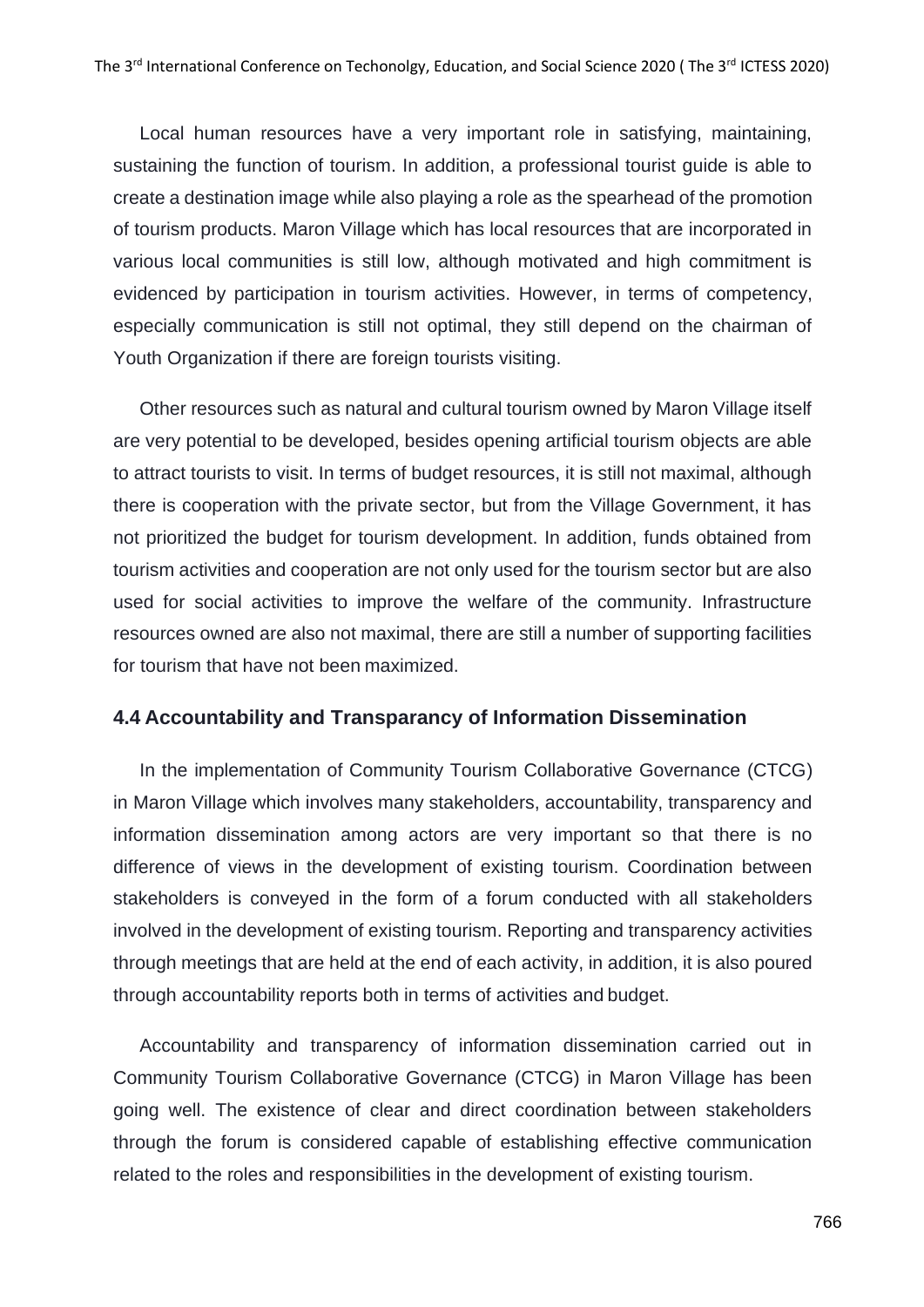Besides that, in each stakeholder such as the local community, the village government and the private sector have their own internal coordination which discusses the work program plan so that information is well absorbed.

# **5. Conclusions**

# **5.1 Conclusions**

Based on the above analysis, Maron Village is proven to be a village that apply Community Tourism Collaborative Governance (CTCG). As for some of these things are explained as follows; There is a conflict of interests among stakeholders, especially from the Department of Tourism and Culture of Wonosobo Regency with several local communities related to the management of Menjer Lake Tourism Objects which causes some communities to not be able to help and manage Menjer Lake. The local community involved does not yet have strong legality. The loss of public trust in the local government has caused the Department of Tourism and Culture unable to optimize its role and function in Maron Village. Local human resource competencies are not optimal, there is still a dependency on initiators which causes uneven collaboration.

# **5.2 Suggestions**

Research on Community Tourism Collaborative Governance (CTCG) in Maron Village still has various problems. So as to overcome the existing problems, it needs some suggestions so that collaborative governance can run optimally. Some of the recommendations made for several stakeholders are as follows; Strengthening every institution/community involved in Community Tourism Collaborative Governance (CTCG) is done to increase the motivation and commitment of local communities in the development of local tourism. Local Government must provide full support both from regulations and facilities for tourism management in the Village as an effort to achieve the strategy and restore public confidence in the Village of Maron to attract tourists to come to the Village Maron.